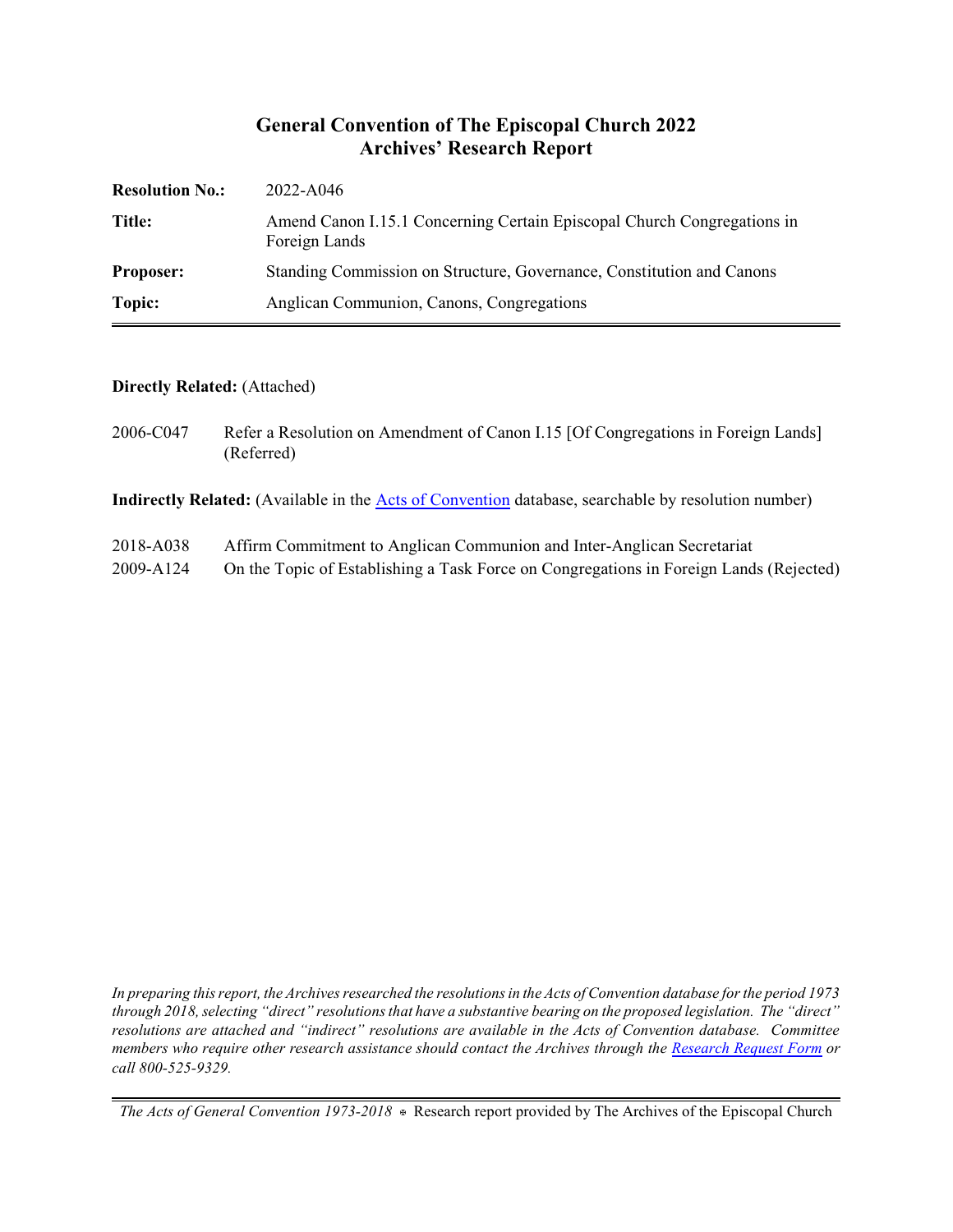# **A046 - Amend Canon I.15.1 Concerning Certain Episcopal Church Congregations in Foreign Lands**

### **Final Status:** Not Yet Finalized

**Proposed by:** Standing Commission on Structure, Governance, Constitution and Canons **Requests New Interim Body**: No **Amends C&C or Rules of Order**: Yes **Has Budget Implications**: No **Cost**: **HiA:** HD **Legislative Committee Currently Assigned**: 04 - Governance & Structure **Completion Status:** Incomplete **Latest House Action:** N/A **Supporting Documents:** No

### **Resolution Text**

*Resolved*, the House of \_\_\_\_\_\_\_\_\_\_\_\_\_\_\_\_ concurring,

That the 80th General Convention amend Canon I.15.1 to read as follows:

I.15

**Sec. 1.** It shall be lawful, under the conditions hereinafter stated, to organize a Congregation in any foreign land and not within the jurisdiction of any Missionary Bishop of this Church nor within any Diocese, Province, or Regional Church of the Anglican Communion *by action of the Anglican Consultative Council*.

## **Explanation**

This Resolution proposes to require approval of the Anglican Consultative Council prior to organizing a congregation under the circumstances described in Canon I.15.1, consistent with the polities of The Episcopal Church and the Anglican Communion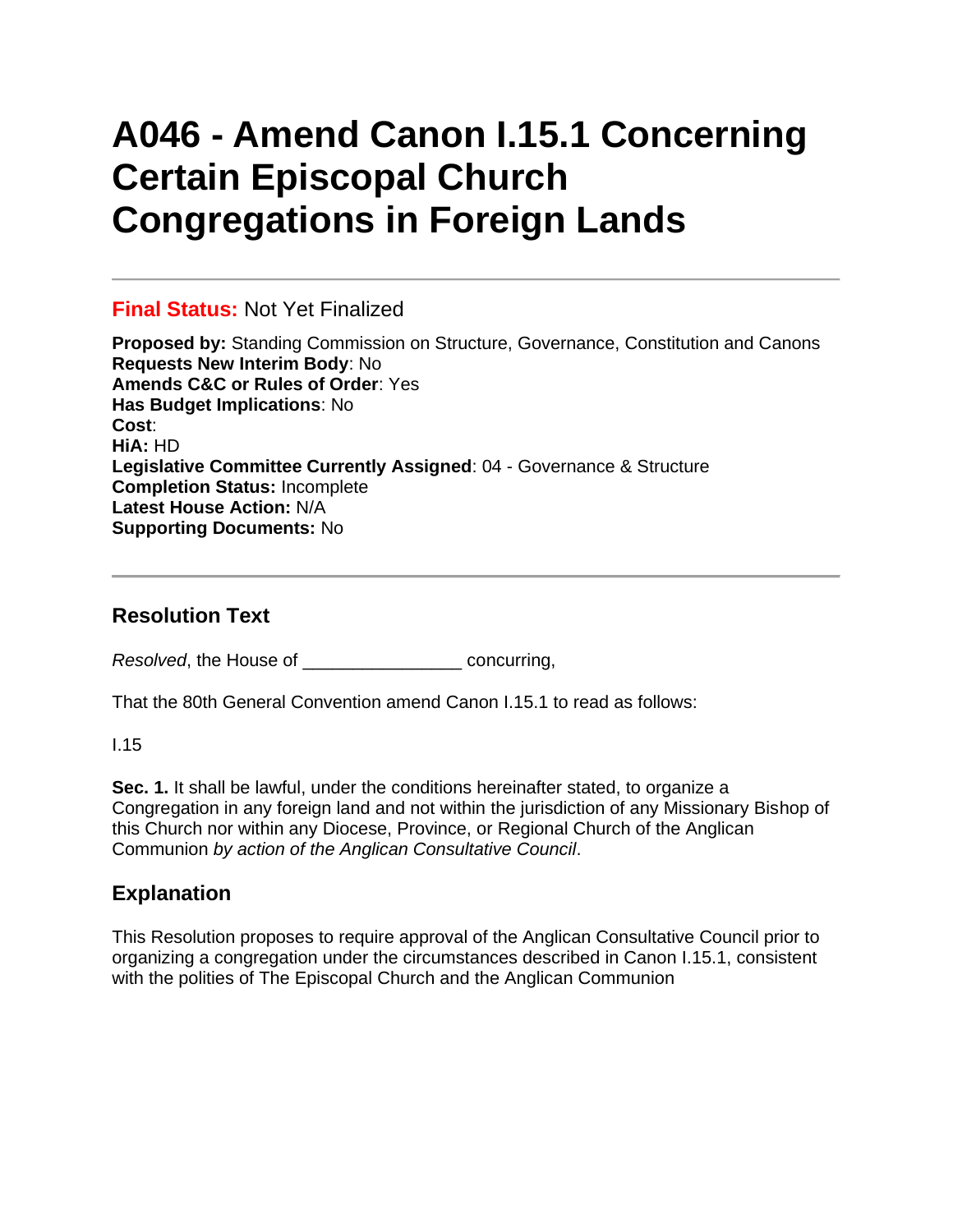THE ARCHIVES of the Episcopal Church

**Resolution Number:** 2006-C047

**Title:** Refer a Resolution on Amendment of Canon I.15 [Of Congregations in Foreign Lands]

Legislative Action Taken: Referred

**Final Text:**

*Resolved*, **That the text of Canon I.15 be amended as follows:**

**Of Congregations in foreign lands** *countries*

**Sec. 1.** *(a)* **It shall be lawful, under the conditions herein after stated, to organize a Congregations of this Church may be organized in any foreign land and** *country* **not within the jurisdiction of any Missionary Bishop of this Church nor within any Diocese, Province, or Regional Church of the Anglican Communion.**

**Sec. 2.** *(b) The Presiding Bishop, or* **the Bishop in charge (***as the case may be***) of such Congregations, and the Council of Advice, hereinafter***as* **provided for** *below***, may authorize any Presbyter of this Church to officiate temporarily at any place to be named by them within any such foreign land** *country* **upon being satisfied that it is** *expedient for reasons of the mission of the Church* **to establish atsuch placea Congregationof this Church.**

**Sec. 3.** *(c)* **Such Presbyter, after having publicly officiated at such place on four consecutive Sundays, may give notice, in the time of Divine Service, that a meeting of the persons of full age and***adults* **attending the services, will be held, at a time and place to be named by the Presbyter in charge, to organize the Congregation. The said meeting may proceed to effect an organization subject to the approval of the said Bishop and Council of Advice and in conformity to such regulations as the said Council of Advice may provide***, as well as the laws of the country in which it is to minister***.**

**Sec. 4.** *(d)* **Before being** *Such Congregations shall be* **taken under the direction of the General Convention of this Church. such***For this to happen, the* **Congregation shall be required, in its Constitution, or Plan, or Articles of Organization, to recognize and accede to the Constitution, Canons, Doctrine, Discipline, and Worship of this Church, and to agree to submit to and obey such directions as may be, from time to time, received from the Bishop in charge and Council of Advice.**

**Sec. 5.** *(e)* **The desire of such Congregation to be taken under the direction of the General Convention shall be duly certified by the Member of the Clergy, one Warden, and two Vestry members or Trustees of said Congregation, duly elected.**

**Sec. 6.** *(f) If the Bishop in charge and the Council of Advice agree,* **Such***this* **certificate, and the Constitution, Plan, or Articles of Organization, shall be submitted to the General Convention, if it be in session, or to the Presiding Bishop at any other time; and in case the same are found satisfactory, the Secretary of the House of Deputies of the General Convention, under written instruction from the Presiding Bishop, shall thereupon place the name of the Congregation on the list of Congregations in foreign lands***countries* **under the direction of the General Convention; and certificate of the said official action shall be forwarded to and filed by the Registrar of this Church. Such Congregations are placed under the government andjurisdiction of the Presiding Bishop.**

**Sec. 7** *Sec. 2***. The Presiding Bishop may, from time to time, by written commission under the episcopal signature and seal, assign to a Bishop or Bishops of this Church, or of a Church in communion with this Church, the care of, and responsibility for, one or more of such**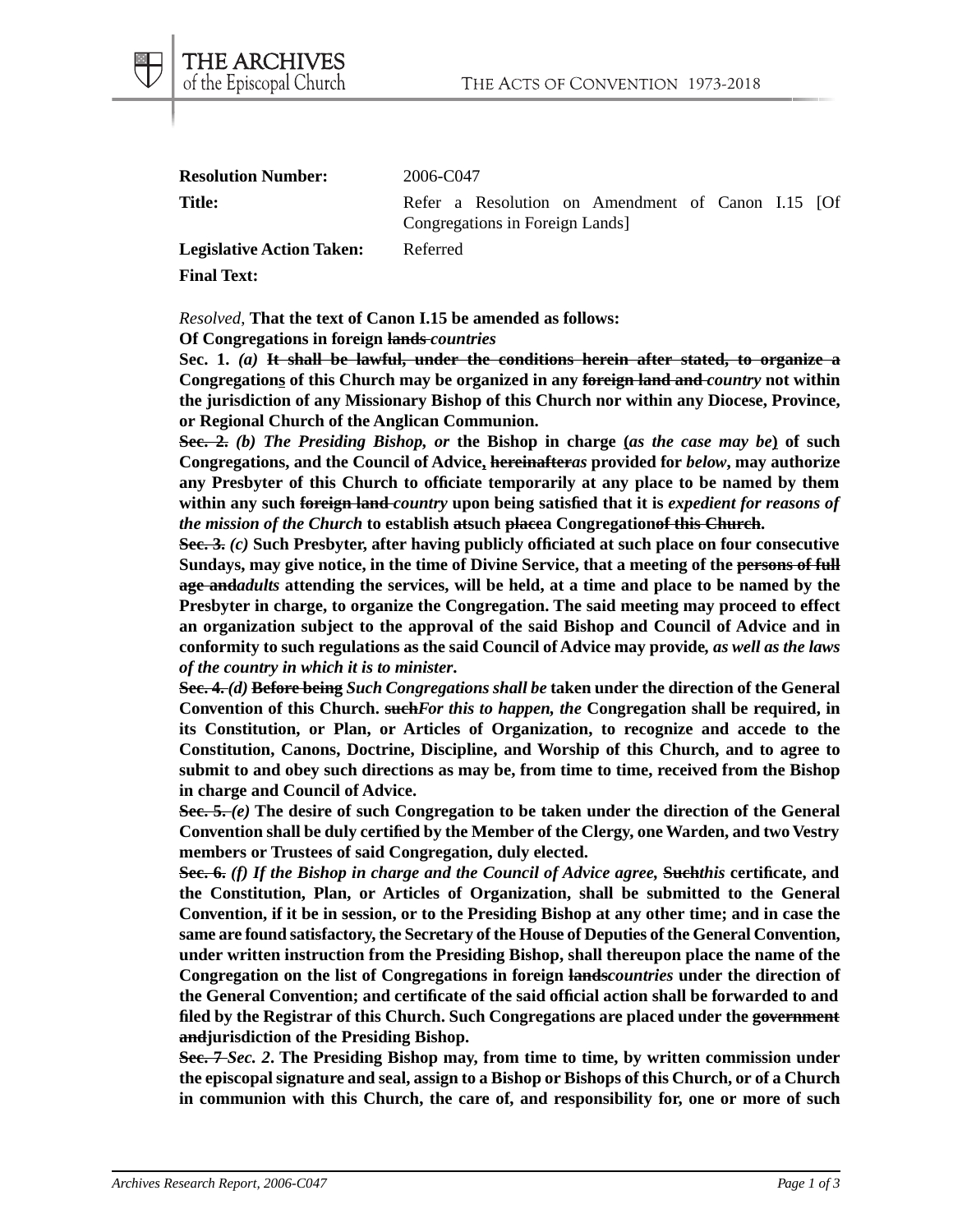**Congregations and the Clergy officiating therein, for such period of time as the Presiding Bishop may deem expedient.** *Provided,* **that, should such term expire in a year during which a General Convention is to be held, prior to said Convention, the commission may be extended until the adjournment of the Convention.**

**Sec. 8.** *Sec. 3.* **Nothing in this Canon is to be construed as preventing the election of a Bishop to have charge of such Congregations under the provision of Canon III.24.** *Such Congregations, duly organized under Section 1, may agree to call the Clergy and Lay Delegates chosen by its Vestry or Committee to a joint meeting, or the Presiding Bishop or Bishop in charge may convene such a meeting. The Convocation established by such meeting shall have the power to organize itself and meet according to its own rules mutually agreed upon; and it may adopt its own Constitution and Canons, which shall recognize and accede to the Constitution, Canons, Doctrine, Discipline, and Worship of this Church.*

**Sec. 9.** *Sec. 4.* **To aid the Presiding Bishop or the Bishop in charge of these foreign Churches***Congregations* **in administering the affairs of***the oversight of the same***, and in settling such questions as may, by means of their peculiar** *particular* **situation, arise, a Council of Advice, consisting of four Clergy and four Lay Persons, shall be constituted as follows, and shall act as a Council of Advice to the Bishop in charge of the foreign Churches***these Congregations***. They shall be chosen to serve for two***three* **years and until their successors are elected and have accepted election, by a** *duly convened* **Convocation. duly convened, of all the Clergy of the foreign Churches or Chapels, and of two Lay representatives of each Church or Chapel, chosen by its Vestry or Committee. The Council of Advice shall be convened on the requisition of the** *Presiding* **Bishop** *or Bishop in charge* **whenever the Bishop may desire their advice, and they may meet of their own accord and agreeably to their own rules when they may wish to advise the Bishop. When a meeting is not practicable, the Bishop may ascertain their mind***ask their advice* **by letter** *or electronic means***.** *The Council of Advice shall otherwise act as a Standing Committee in all respects, as set forth in the Canons of the General Convention.*

**It shall be lawful for tThe Presiding Bishop at any time tomay authorize by writing under the episcopal hand and seal the Council of Advice to act as the Ecclesiastical Authority***, in the event of a vacancy in the office of Bishop in charge, or disability or inhibition of the same.* **Sec. 10 . In case a Member of the Clergy in charge of a Congregation in a foreign land shall be accused of any offense under the Canons of this Church, it shall be the duty of the Bishop in charge of such Congregations to summon the Council of Advice, and cause an inquiry to be instituted as to the truth of such accusation; and should there be reasonable grounds for believing the same to be true, the said Bishop and the Council of Advice shall appoint a Commission, consisting of three Clergy and two Lay Persons, whose duty it shall be to meet in the place where the accused resides, and to obtain all the evidence in the case from the parties interested; they shall give to the accused all rights under the Canons of this Church which can be exercised in a foreign land. The judgment of the said Commission, solemnly made, shall then be sent to the Bishop in charge, and to the Presiding Bishop, and, if approved by them, shall be carried into effect;** *Provided,* **that no such Commission shall recommend any other discipline than admonition or removal of the Member of the Clergy from charge of said Congregation. Should the result of the inquiry of the aforesaid Commission reveal evidence tending, in their judgment, to show that said Member of the Clergy deserves a more severe discipline, all the documents in the case shall be placed in the hands of the Presiding Bishop, who may proceed against the Member of the Clergy, as far as possible, according to the Canons of the General Convention.**

*Sec. 5. A Convocation of these Congregations shall have the right and power to elect a Bishop in charge under Title III.16 of these Canons, subject to the Presiding Bishop's agreement to*